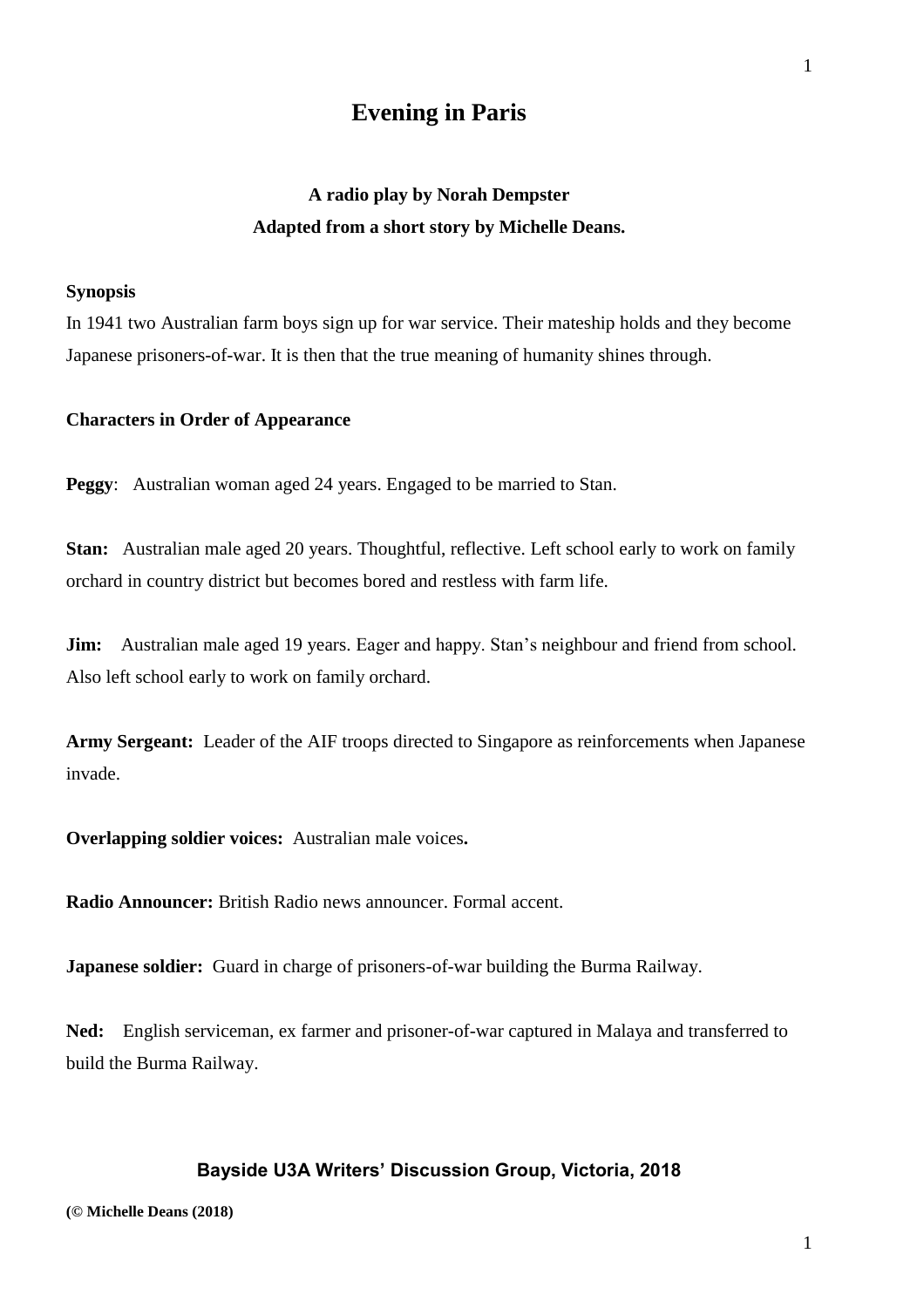#### **Scene One: Australian Vineyard and Fruit Farm.**

# AUDIO: AUSTRALIAN BIRDS CALLING.

PEGGY: *(excitedly)* Ohhh, Stan, you've brought me a present. Can I open it now?

STAN: Of course, that's what presents are for.

PEGGY: *(still excited)* A little blue bottle. It's Evening in Paris perfume? Ohhh, Stan, thank you! *(wonderingly)* How on earth did you know to choose this?

STAN: *(slowly) I* bought it, Peggy… for a reason. We're here together, getting married soon. No more Land Army for you. For me, I'm back home … on the orchard again … well … the perfume makes me think … it reminds me … it takes me back to what happened ... *(voice fades)*

### **Scene Two: Same Farm, Five Years Earlier.**

# AUDIO: STEADY SOUND OF RIVER WATER PUMP IN BACKGROUND INTERUPTED BY LOUD SOUND OF A SMALL WAR PLANE IN SKY, PUMP SOUND RESUMES

STAN: Geez, it's boring here. Why do I always miss everything?

JIM: Whaddya saying, Stan?

STAN: *(impatiently)* Geez, Jim, being stuck here on this fruit farm! Nothing ever happens. I reckon that was a Spitfire that went over. Going to fight Hitler.

JIM: Come on, mate. It's picking time soon.

STAN: That's what I mean, Jim, picking, pruning, and thinning. Same thing year after year. And that noisy river pump never stops.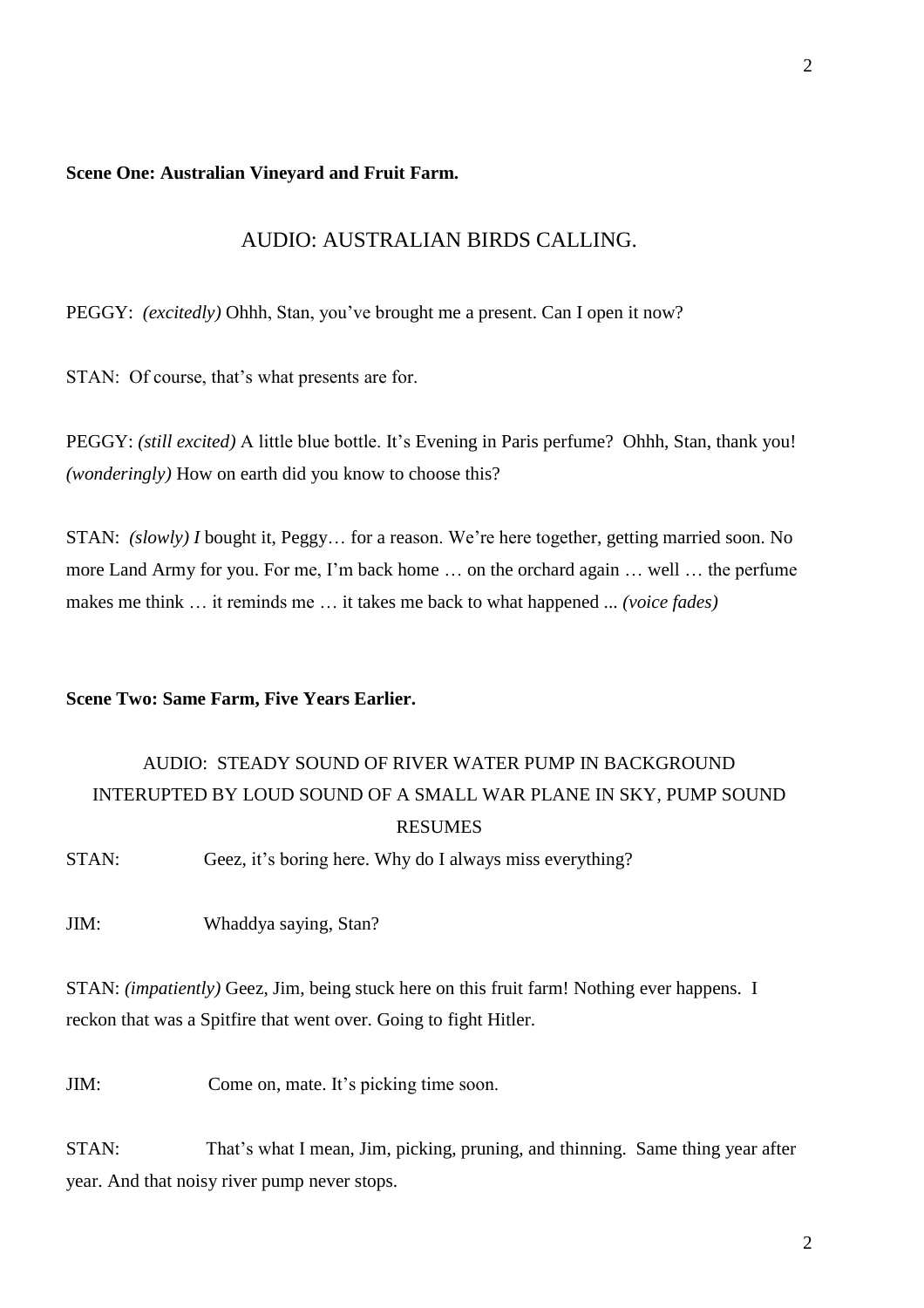JIM: I do know whatya mean. School was a bit like that, too. Boring! Remember, we used to go up another row of desks every year, but nothing ever changed.

STAN: Grapes, grapes, grapes! Nothing but grapes. And oranges too, I suppose. *(laughs and voice changes from complaining to affection)* My Mum lo-v-es the oranges.

# AUDIO: REPEAT LOUD SOUND OF SMALLWAR PLANE IN SKY.

*(excited)* Hey, there's that Spitfire again. Aussies fly them in Britain. Heard it on Radio Australia. Mum and Dad listen to the news every night and ya can't even breathe while it's on.

JIM: Ya read those posters in town? Asking for help in the war.

STAN: Are you going?

JIM: I dunno. Whadya reckon?

STAN: The Carter twins have gone. They came in uniform to say goodbye. Geez, they looked all shiny! Clean boots. Spick and span, mum said.

JIM: What about the cricket team this year? They're the fastest bowlers we got.

STAN: *(determined voice)* You know, I reckon I'm ready. I'm old enough. You wanna come?

JIM: I'm not old enough.

STAN: Ya will be by Christmas. It'll be an adventure. That's why I want to go.

JIM: Maybe. *(pause)* Mum had two brothers in Gallipolli. Only one came back. Uncle Ted. He never talked about it though.

STAN: *(thoughtful)* We could go together. The two of us. They give you a bit of training.

JIM: Yeah, we could. Stick together. I reckon I will. But you've got a girlfriend.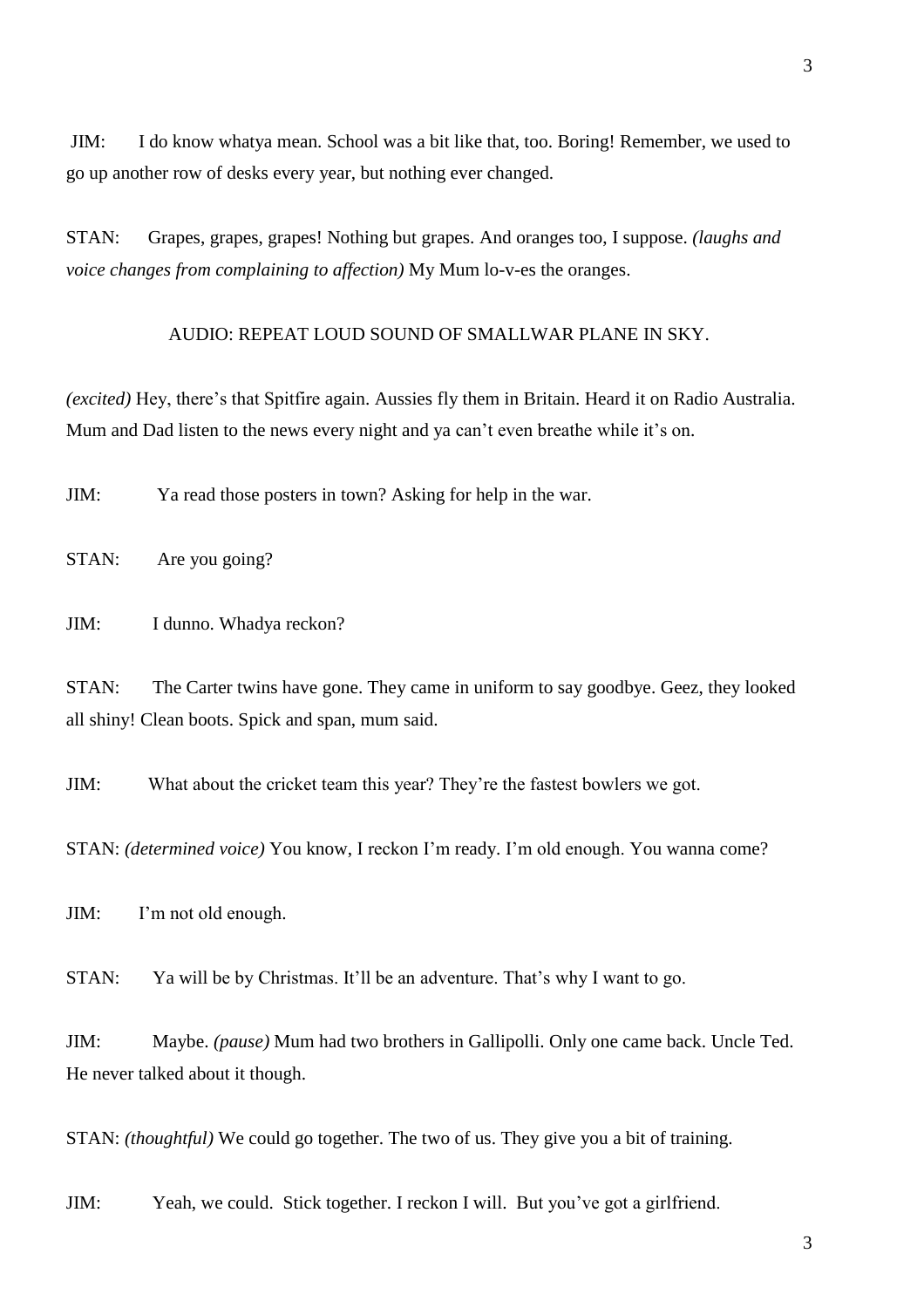STAN: Peggy'll wait. We'll be back. Gotta get out of here first.

JIM: *(encouragingly)* You're right, Stan. Have an adventure first.

STAN: *(excited)* Yes, a REAL adventure.

# AUDIO: FIRST TWO LINES "WISH ME LUCK AS YOU WAVE ME GOODBYE." (Gracie Fields)

#### **Scene Three: On Troop Ship.**

### AUDIO: SHIP ENGINE.

STAN: Where are we, Jim?

JIM: On a troop ship heading towards the Equator. Dunno anything else.

STAN: *(confidential)* They reckon we're precious cargo. We're going to reinforce something.

JIM: Yeah! We're reinforcements. Hey, blackout time. Block the portholes. Can you smell smoke?

STAN: Yes, something's burning, my eyes are stinging.

JIM: Hey, the ship's turning. What's the Sergeant shouting?

AUSTRALIAN SERGEANT: *(calling)* Attention! Line Up! Prepare to disembark. Guns at ready. One two, one two.

AUDIO: SOUND OF MARCHING BOOTS.

JIM: Geez, is this it?

STAN: Looks like it. Stick with me. We're together.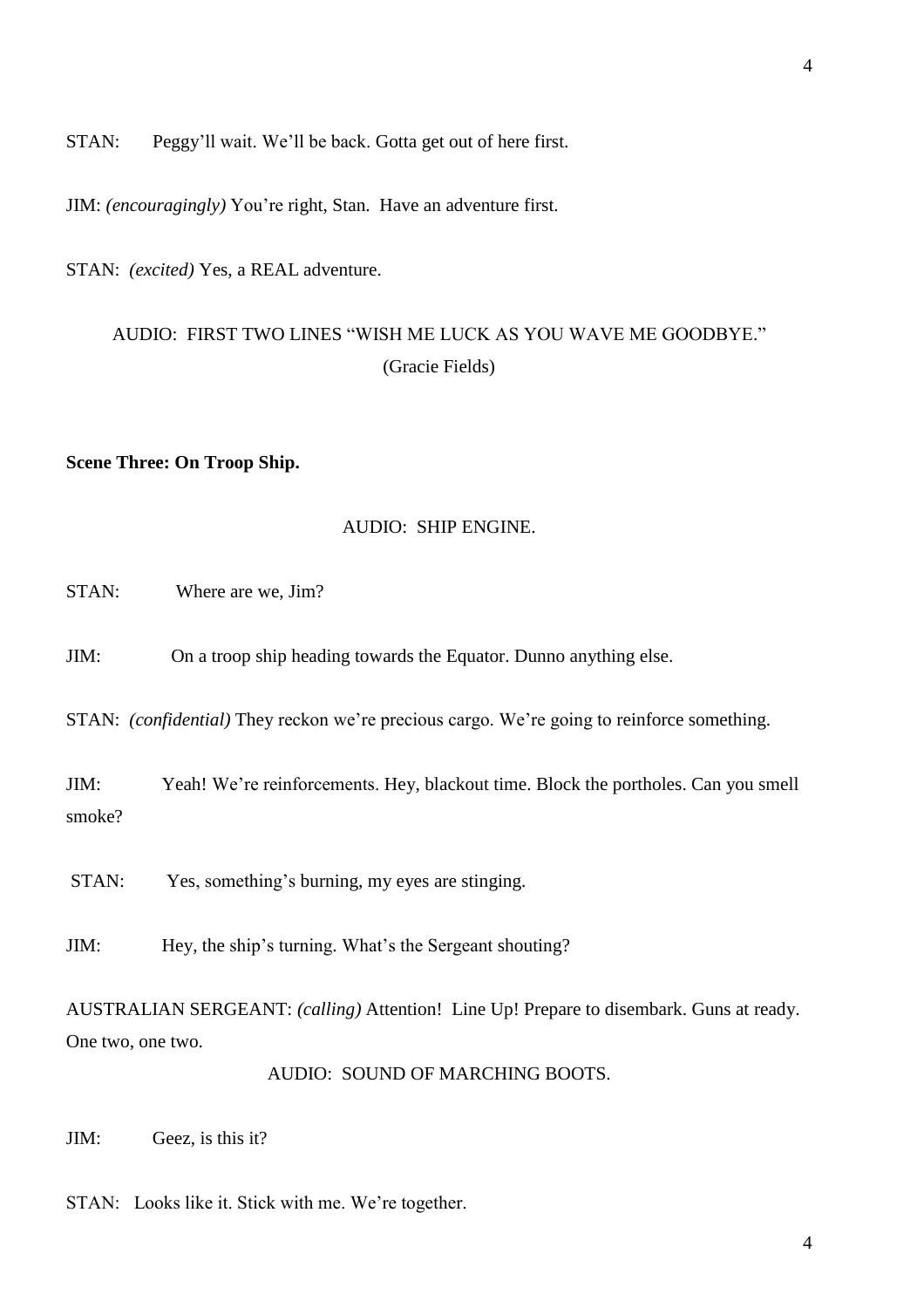AUSTRALIAN SERGEANT: Left right, left right, left right *(voice fades).*

#### AUDIO: MARCHING BOOTS FADE.

# **Scene Four: Island of Singapore.**

# AUDIO: TROPICAL BIRDS CALLING. WATER SPLASHING.

OVERLAPPING AUSTRALIAN SOLDIER VOICES: Mangroves! Don't fall. Don't fall.

 Ow! I'm giddy! Still got sea legs. It's water. Keep going. Where are we?

JIM: We're in Singapore. In the jungle.

AUSTRALIAN SERGEANT: *(shouting)* Keep your heads down! Move! Move! Shoot!

# AUDIO: SOUNDS OF INCREASING GUNFIRE FOLLOWED BY PLANE NOISES AND BOMBS DROPPING.

JIM: *(in panic)* Geez! We're being bombed. Run! Hide!

# AUDIO: HEAVY BREATHING. BRANCHES BREAKING. GARBLED JAPANESE VOICES IN DISTANCE.

JIM*: (loud whisper)* Is that you, Stan. We gotta hang on.

STAN: Yeah, hang on, mate! *(louder)* Quick! Shoot! Shoot! Run!

# AUDIO: FEET CRASHING THROUGH JUNGLE.

#### **Scene Five: Radio Studio in England.**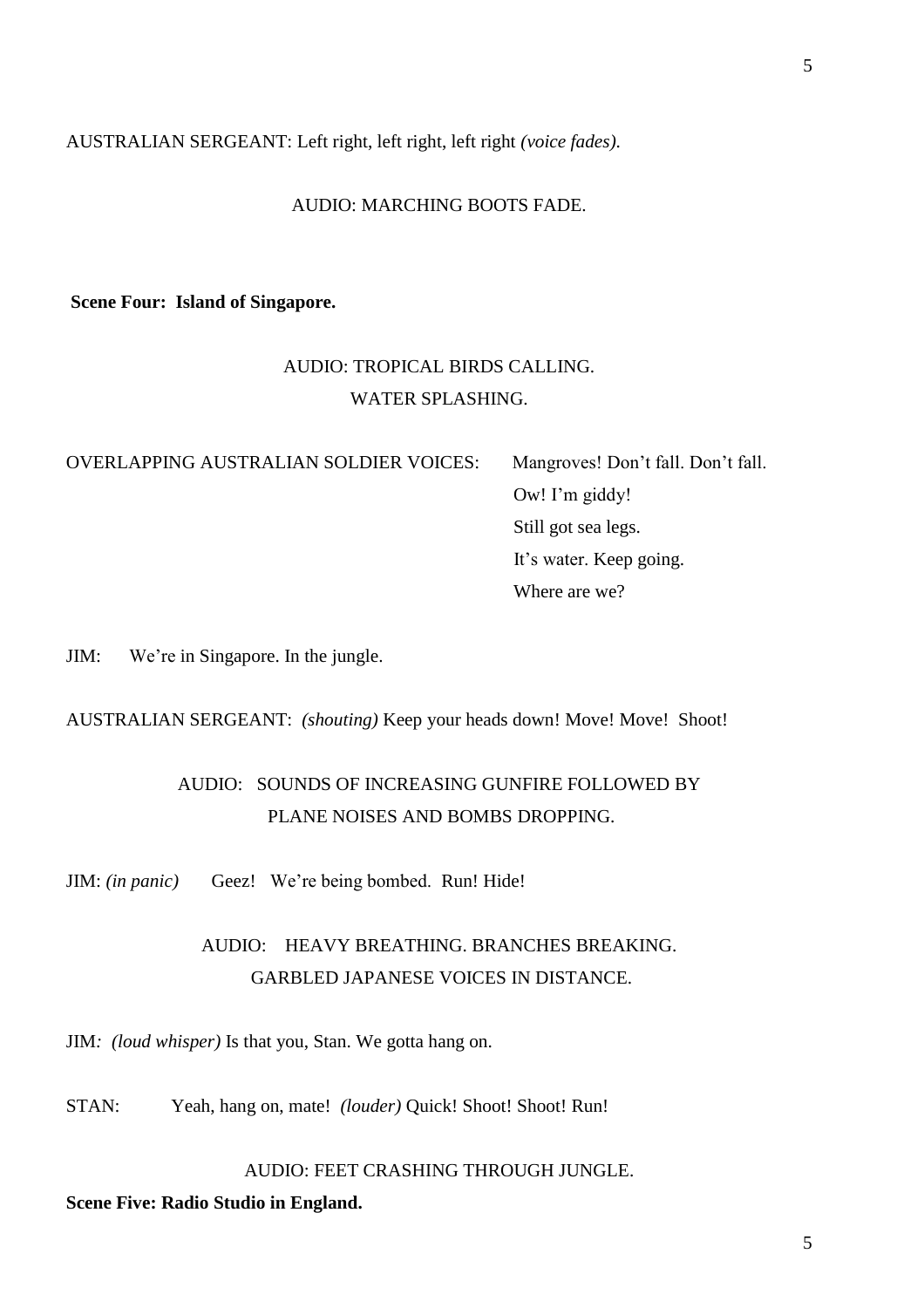#### AUDIO: CRACKLING SOUND OF RADIO STARTING.

RADIO ANNOUNCER: This is London last minute news, Feb 15, 1942. Tonight the Prime Minister, Mr. Winston Churchill announced that Singapore has fallen and the Malay Peninsula over-run by Japanese military troops. The British have surrendered unconditionally. Prisoners have been taken.

Mr. Churchill said, 'I speak to you tonight under the shadow of a heavy and far-reaching military defeat.'

#### **Scene Six: Coast Road in Singapore.**

# AUDIO: SOUND OF TROPICAL BIRDS CALLING. SOLDIERS' FEET TRAMPING ON ROAD.

STAN: *(calling)* Jim, I thought you were gone!

JIM: *(voice croaking from thirst)* I'm here. Prisoner like you. The Japanese got this place now.

STAN: We gotta hang on.

JIM: *(with humour)* We gotta keep walking. Geez, I'm dyin' of thirst. All the houses got Japanese flags, but hey, the Chinese are coming out. They're bringing us water. Geez, thanks. *(gulps water)*

JIM: What are the Japs saying?

- STAN: Dunno! But that soldier chap over there says they're putting us on a ship up front.
- JIM: Another ship! Where to?
- STAN: Look, everyone's goin' down in the belly.
- JIM: Like real cargo this time.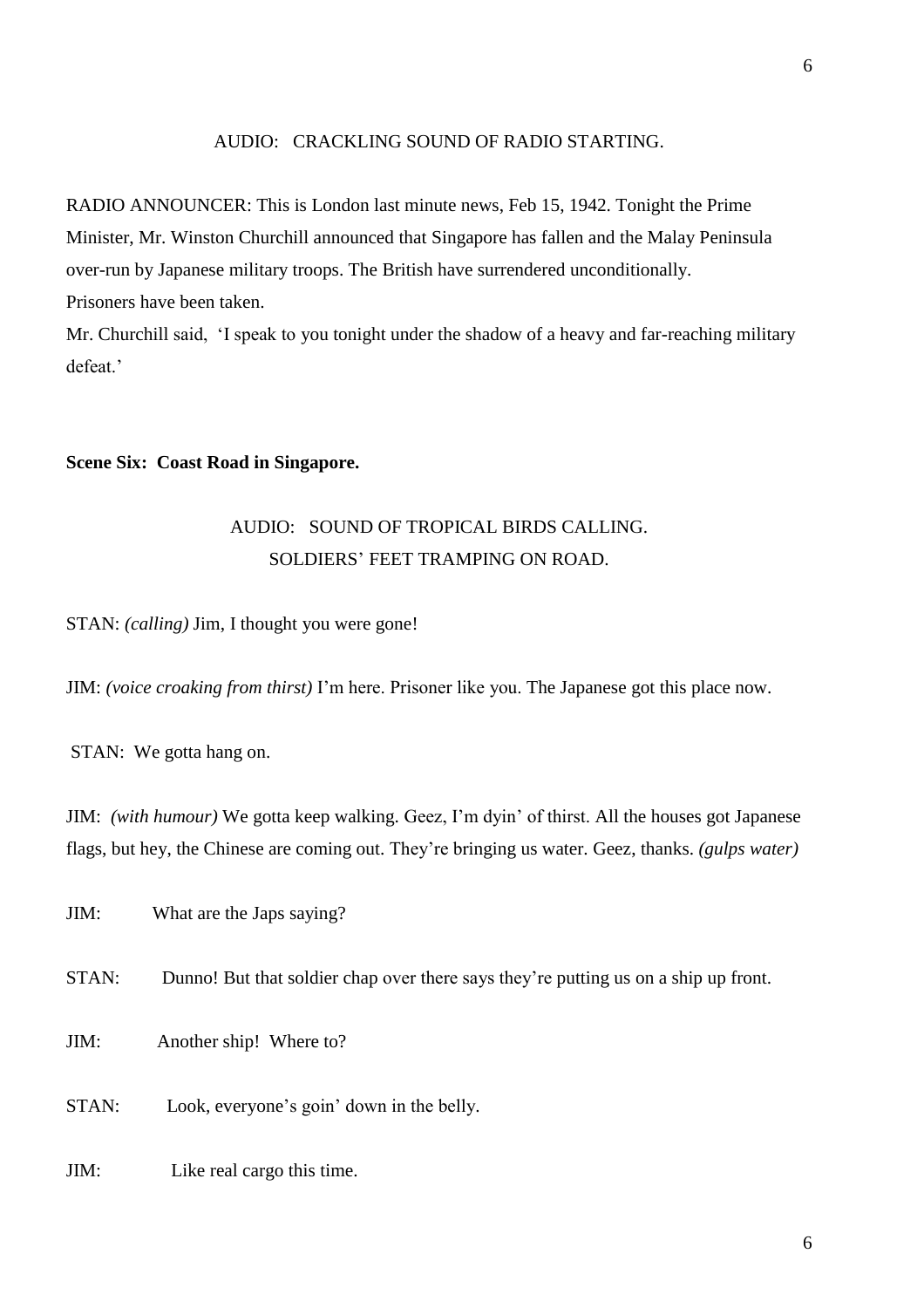STAN: *(hisses)* Shut up. Do what they tell us. We gotta survive.

JIM: Okay, but sod 'em all just the same.

### **Scene Seven: The Burma Railway – The Line.**

# AUDIO: SOUND OF HAMMERS ON IRON RAILS. TROPICAL INSECTS. BIRDS.

JIM: *(with humour)* Never thought I'd be building a railway line in the Burma jungle.

STAN: Nor me! Grab that sleeper.

STAN and JIM together: *(Grunting.)* Drop!

### AUDIO: SOUND OF RAILWAY SLEEPER BEING DROPPED.

STAN: Ya wonder about home? If they're picking yet? Dunno how long we've been here.

JIM: I reckon it's nearly Christmas.

STAN: Me too. Dad'll be out checkin' the grapevines. Mum 'll be baking. Grab that sleeper.

JIM *(sadly)* Shortbread. Xmas cake.

STAN and JIM together: *(Grunting.)* Drop!

#### AUDIO: SOUND OF RAILWAY SLEEPER BEING DROPPED.

STAN *(with longing)* My mum'll have done the Christmas cake, she bakes it at orange blossom time.

JIM: I wonder how that old water pump's going.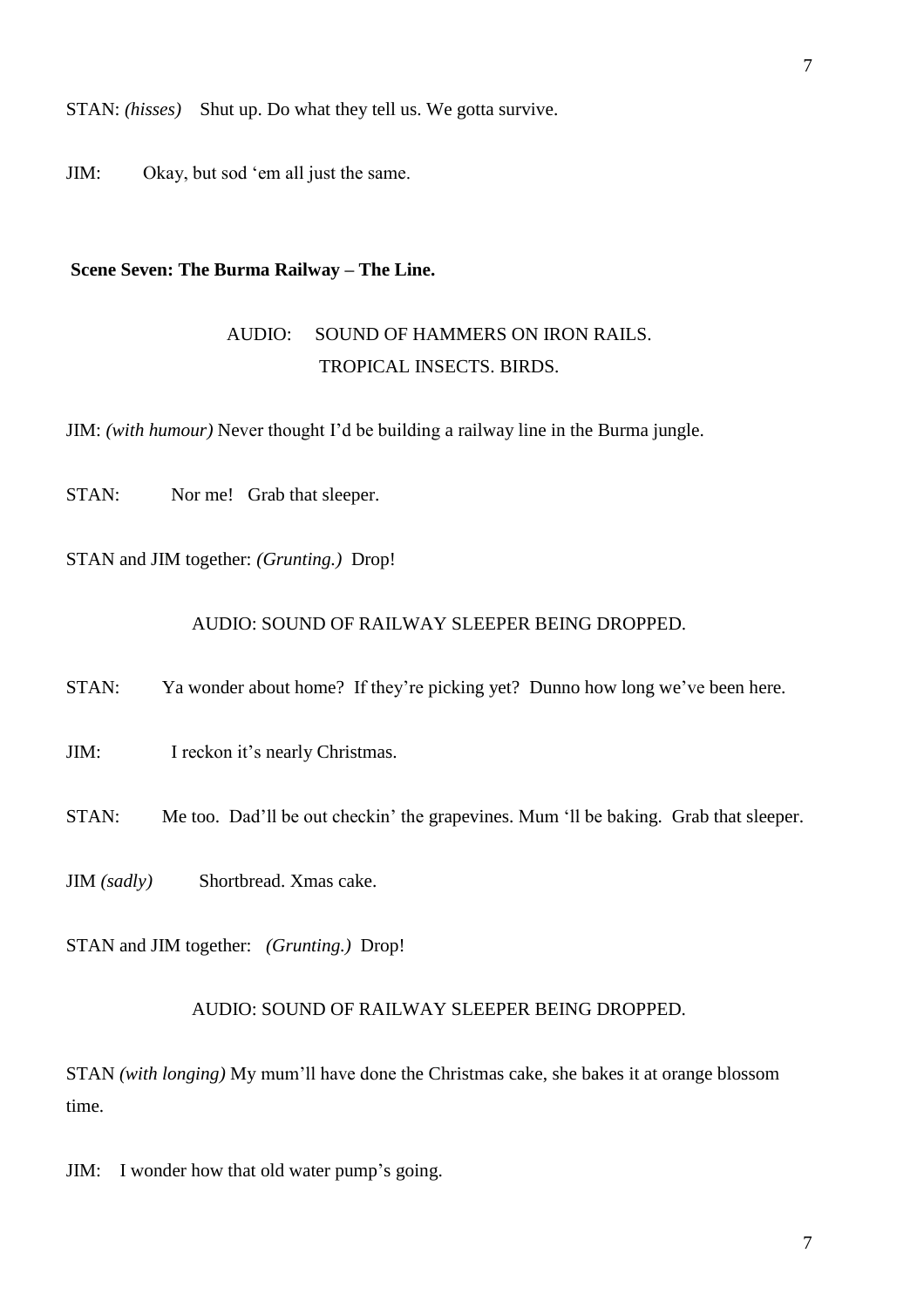STAN: You used to power across that river. The current'd take you now you're so skinny. Geez you don't look good, Jim.

JIM: *(weakly)* Got the runs again. Real bad.

STAN: You should've stayed back in camp. Shut up, here's the Jap.

JAPANESE GUARD: *(angrily)* What you talking? What you say? Nobody stay back.

STAN: *(to the guard)* Okay, okay. *(to Jim)* I'll take the load, Jim. Hang on!

JIM: I think I'm crook, mate. *(Cry of pain)* Ahhh!

STAN: Hang on. I'll do it. I'll do it. *(grunts)*

# AUDIO: SOUND OF HEAVY RAILWAY SLEEPER FALLING. UNDERGROWTH CRASHING.

STAN: Done! Sit down a tick, Jim.

JIM: Ahhhh! *(cry of pain)* I'm really crook, mate.

JAPANESE GUARD: *(shouting)* Get up! Get up! *( garbled, angry Japanese word follow)* 

STAN: Give him a minute, he's sick. Jim! I'm here.

JAPANESE GUARD: *(shouting)* Nobody minute. Speedo, speedo! Nobody sick.

#### AUDIO: THUMPING OF BEATING WITH RIFLE.

STAN: *(shouting)* Don't hit him! Don't hit him!

AUDIO: SOUND OF CONTINUED THUMPS AND BEATINGS.

STAN: *(anguished and panicked)* Jim! Jim! He can't get up! Leave him alone. Leave him!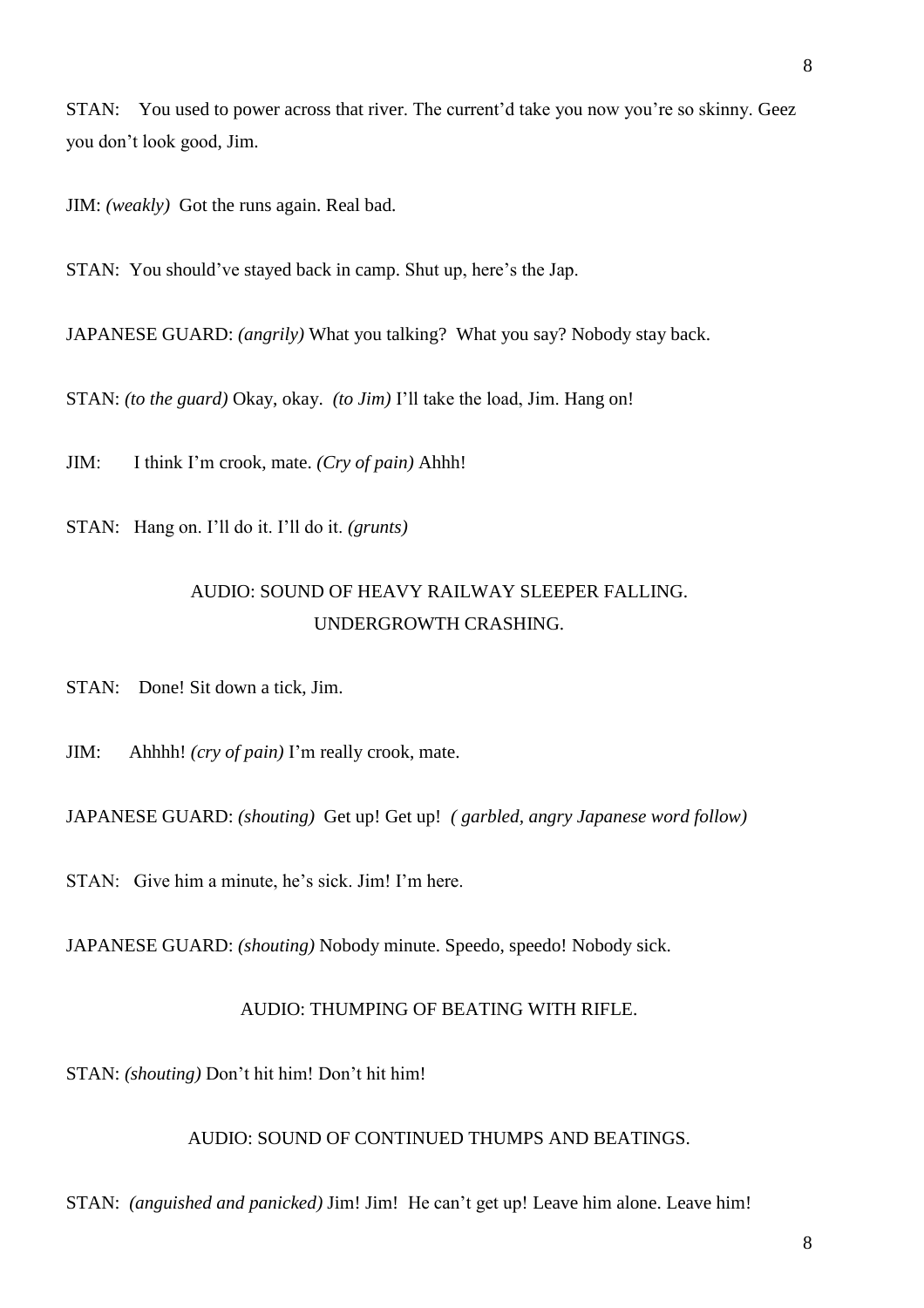### AUDIO: SOUND OF RIFLE BEATINGS CONTINUE.

JAPANESE GUARD: *(shouting)* Hit you, hit you!

### AUDIO: SOUND OF RIFLE BEATINGS FADE.

NED: *(quietly)* He's dead. Poor fellow.

JAPANESE GUARD: *(disgust)* Aach, pick up! Speedo, speedo, pick up.

AUDIO: SOUND OF GUARD'S FOOTSEPS LEAVING.

NED: Nothing you can do. He's done for. Join those crosses over there, that's all.

# AUDIO: BEGINNING OF SONG "WE'LL MEET AGAIN" (Vera Lynn)

**Scene Eight: Soldiers' Sleeping Hut at Night.** 

# AUDIO: CRIES AND MURMURINGS OF PRISONERS.

OVERLAPPING AUSTRALIAN SOLDIER VOICES: They've cleaned our hut out. Sods. Thrown all our stuff. They've gone.

NED: Get the mats. We've got to sleep.

NED: *(whispers)* I'm in bed. Are you all right?

STAN: He was my best friend, Jim was.

NED: You couldn't do anything more.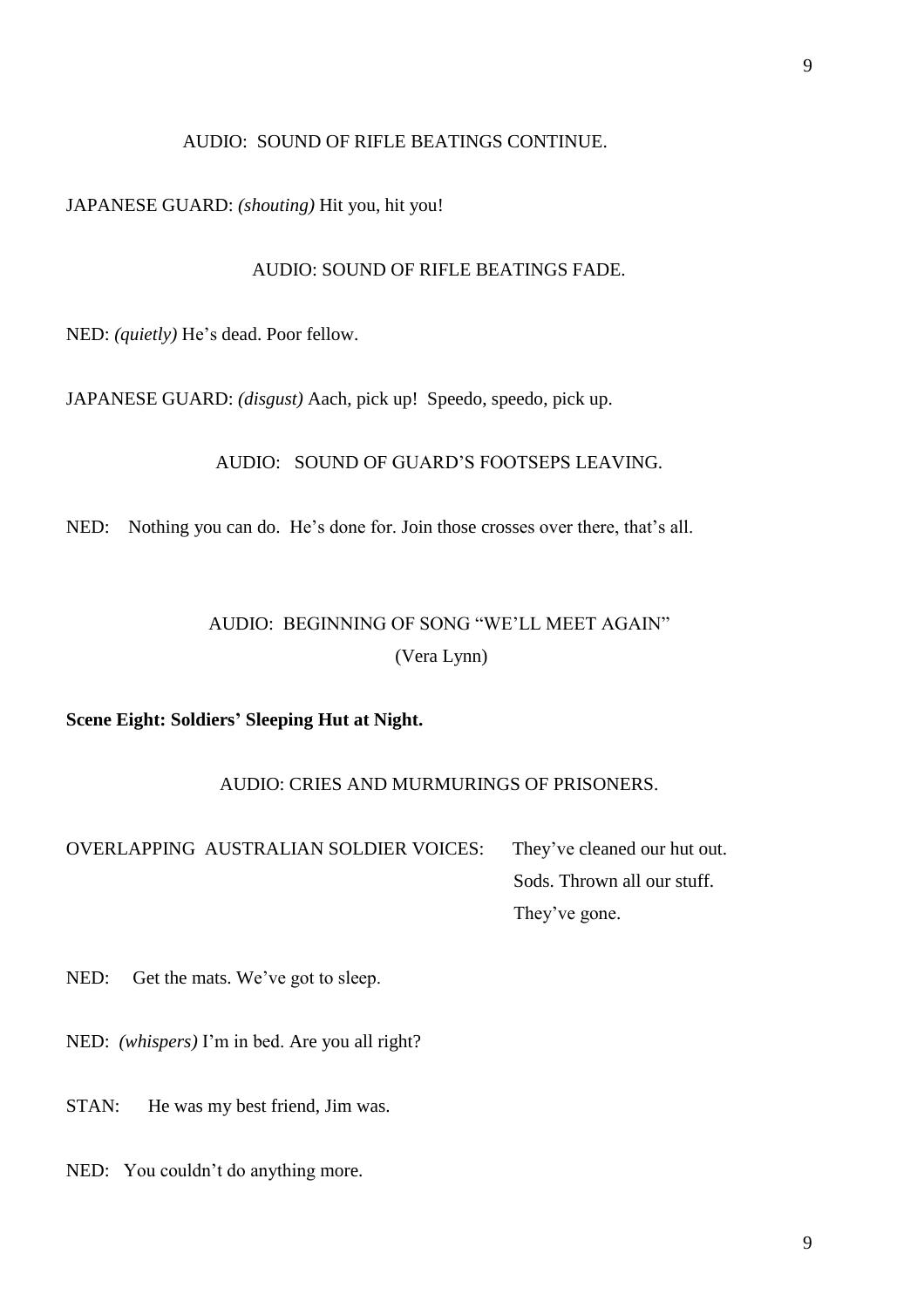STAN: School, teenage, the lot. *(starting to weep)* We did everything together. We came together. We stuck together.

NED: He was very ill.

STAN: *(sobbing)* I couldn't help him. I couldn't help him.

NED: You did everything. No one could do more. You buried him well.

STAN: They beat him. Beat him to death.

NED: They beat you too. I saw them.

STAN: We worked on the orchard together. Picking grapes. *(sobs)*

NED: Here. Take this.

STAN: What?

NED: *(urgently)* Take it! Forget my bony hands.

STAN: *(wonderingly, crying)* What is it? A little blue bottle.

NED: Take the stopper out. Smell!

STAN: Smell, like sniff?

NED: *(urgently)* Yes, like sniff.

STAN: *(inhales and breathes out)* It's perfume.

NED: Yes.

STAN: Like fresh fruit. *(inhales deeply)* Apricots. There's violets, and, and, orange blossom. *(voice fills with longing)* I can smell orange blossom. Like home.